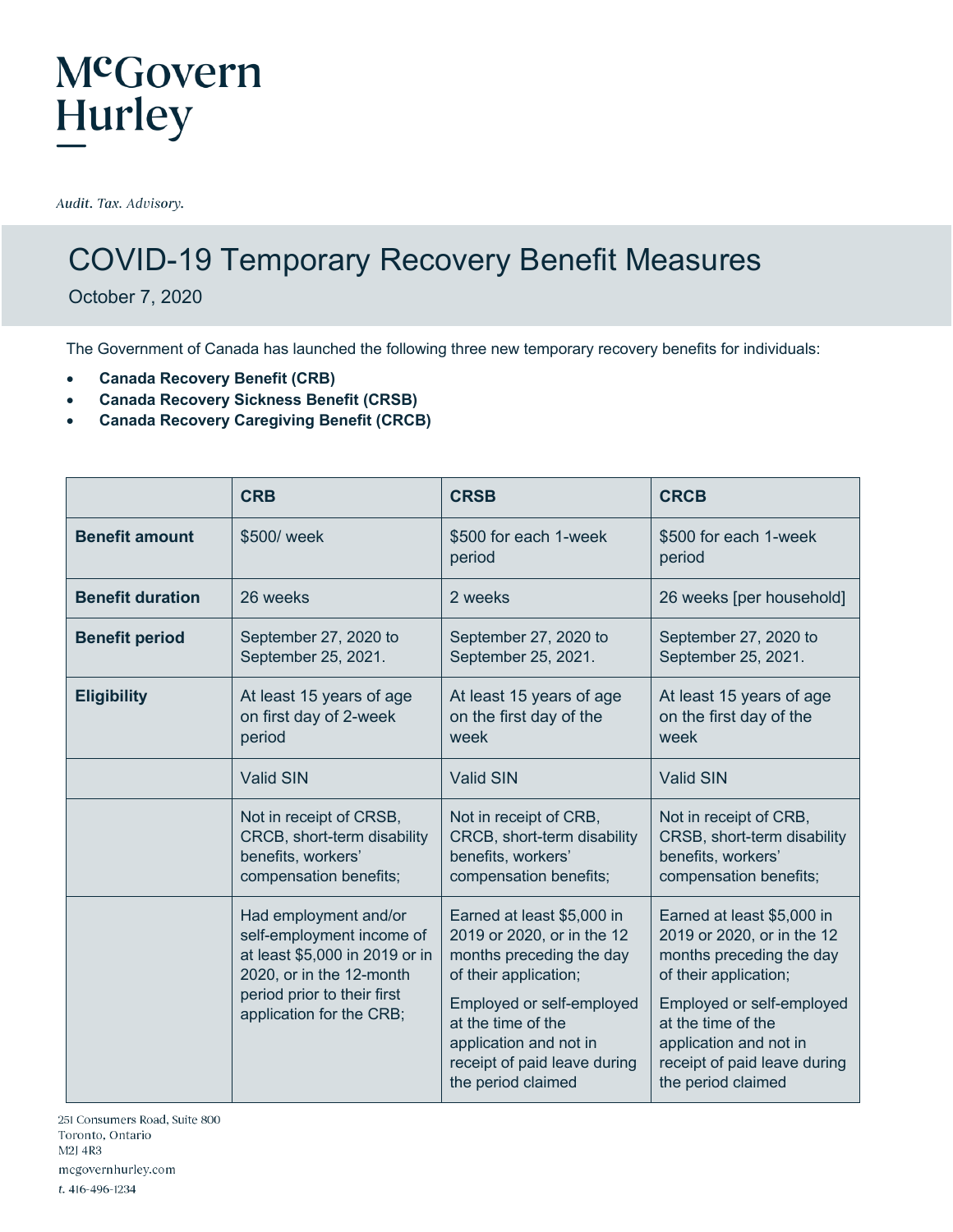# McGovern<br>Hurley

|                                    | Have stopped working due<br>to the COVID-19 pandemic<br>and are not eligible for EI,<br>or are working and have<br>had a reduction of at least<br>50% in employment/self-<br>employment income for<br>reasons related to COVID-<br>19;<br>Are available and looking<br>for work, and who must<br>accept work where it is<br>reasonable to do so;<br>Have not quit their job<br>voluntarily, unless it was<br>reasonable to do so; and<br>Have not rejected a<br>reasonable job offer,<br>rejected a request to<br>resume work or failed to<br>resume work if self-<br>employed where<br>reasonable to do so. | Are unable to work for at<br>least 50% of the time that<br>they would have otherwise<br>worked or devoted to their<br>work in the week for which<br>they claim the benefit,<br>because:<br>They are sick with or may<br>have contracted COVID-19;<br><b>or</b><br>They have isolated<br>themselves on the advice<br>of their employer, a medical<br>practitioner, a nurse<br>practitioner, a person in<br>authority, a government or<br>a public health authority for<br>reasons related to COVID-<br>$19;$ or<br>They have underlying<br>conditions, are undergoing<br>treatments or have<br>contracted other<br>sicknesses that, in the<br>opinion of a medical<br>practitioner, nurse<br>practitioner, person in<br>authority, government or<br>public health authority,<br>would make them more<br>susceptible to COVID-19. | Are unable to work for at<br>least 50% of the time that<br>they would have otherwise<br>worked or devoted to their<br>work in the week for which<br>they claim the benefit,<br>because they had to care<br>for a child under the age of<br>12 or another family<br>member who requires<br>supervised care because:<br>Their school, daycare, day<br>program, or facility that they<br>normally attend is<br>unavailable, closed or open<br>only certain times or for<br>certain individuals; or<br>The care services or the<br>person that usually cares<br>for the child or family<br>member is not available<br>due to COVID-19; or<br>They are sick and/or have<br>been directed to quarantine<br>for reasons related to<br>COVID-19; or<br>They are at high risk of<br>serious health<br>complications if they<br>contracted COVID-19. |
|------------------------------------|--------------------------------------------------------------------------------------------------------------------------------------------------------------------------------------------------------------------------------------------------------------------------------------------------------------------------------------------------------------------------------------------------------------------------------------------------------------------------------------------------------------------------------------------------------------------------------------------------------------|---------------------------------------------------------------------------------------------------------------------------------------------------------------------------------------------------------------------------------------------------------------------------------------------------------------------------------------------------------------------------------------------------------------------------------------------------------------------------------------------------------------------------------------------------------------------------------------------------------------------------------------------------------------------------------------------------------------------------------------------------------------------------------------------------------------------------------|--------------------------------------------------------------------------------------------------------------------------------------------------------------------------------------------------------------------------------------------------------------------------------------------------------------------------------------------------------------------------------------------------------------------------------------------------------------------------------------------------------------------------------------------------------------------------------------------------------------------------------------------------------------------------------------------------------------------------------------------------------------------------------------------------------------------------------------------|
| <b>Claw-back</b>                   | Yes, see below for details                                                                                                                                                                                                                                                                                                                                                                                                                                                                                                                                                                                   | <b>No</b>                                                                                                                                                                                                                                                                                                                                                                                                                                                                                                                                                                                                                                                                                                                                                                                                                       | <b>No</b>                                                                                                                                                                                                                                                                                                                                                                                                                                                                                                                                                                                                                                                                                                                                                                                                                                  |
| How to apply?                      | CRA My Account or by<br>phone 1-800-959-2019                                                                                                                                                                                                                                                                                                                                                                                                                                                                                                                                                                 | CRA My Account or by<br>phone 1-800-959-2019                                                                                                                                                                                                                                                                                                                                                                                                                                                                                                                                                                                                                                                                                                                                                                                    | CRA My Account or by<br>phone 1-800-959-2019                                                                                                                                                                                                                                                                                                                                                                                                                                                                                                                                                                                                                                                                                                                                                                                               |
| <b>Application</b><br>opening date | October 12, 2020                                                                                                                                                                                                                                                                                                                                                                                                                                                                                                                                                                                             | October 5, 2020                                                                                                                                                                                                                                                                                                                                                                                                                                                                                                                                                                                                                                                                                                                                                                                                                 | October 5, 2020                                                                                                                                                                                                                                                                                                                                                                                                                                                                                                                                                                                                                                                                                                                                                                                                                            |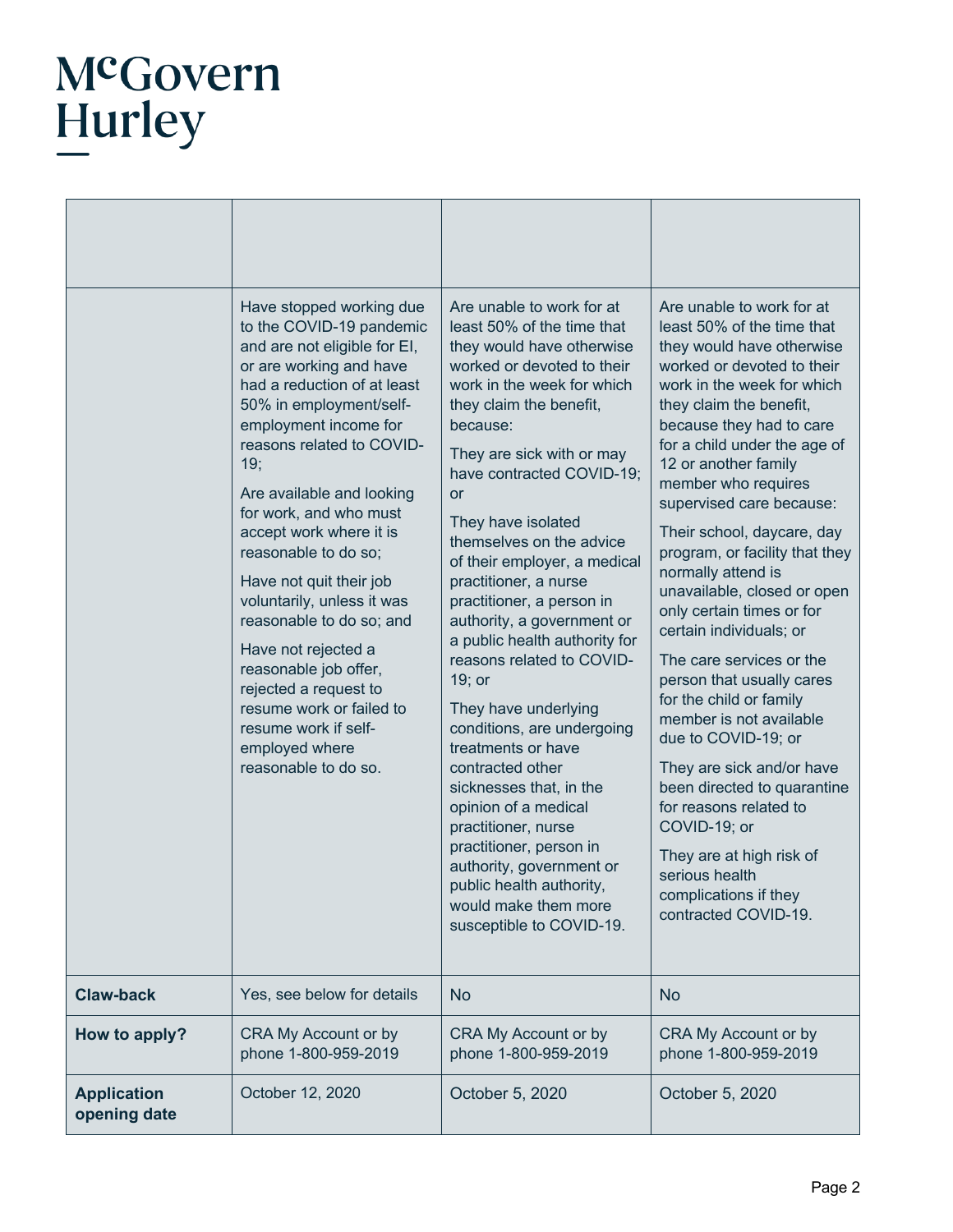## McGovern Hurley

| <b>Withholding tax</b><br>applicable | Yes, at 10%.<br>Expect to receive \$900<br>cash payment every two<br>weeks | Yes, at 10%<br>Expect to receive \$450<br>cash payment every week                                                                                                                                                                                                                                                                                                                                                                                                                                                                                                                                                                           | Yes, at 10%<br>Expect to receive \$450<br>cash payment every week                                                                                                                                                                                                                                                                                                                                                                                                                                                                               |
|--------------------------------------|----------------------------------------------------------------------------|---------------------------------------------------------------------------------------------------------------------------------------------------------------------------------------------------------------------------------------------------------------------------------------------------------------------------------------------------------------------------------------------------------------------------------------------------------------------------------------------------------------------------------------------------------------------------------------------------------------------------------------------|-------------------------------------------------------------------------------------------------------------------------------------------------------------------------------------------------------------------------------------------------------------------------------------------------------------------------------------------------------------------------------------------------------------------------------------------------------------------------------------------------------------------------------------------------|
| <b>Taxable</b>                       | Yes, a T4A will be issued                                                  | Yes, a T4A will be issued                                                                                                                                                                                                                                                                                                                                                                                                                                                                                                                                                                                                                   | Yes, a T4A will be issued                                                                                                                                                                                                                                                                                                                                                                                                                                                                                                                       |
| <b>Other conditions</b>              |                                                                            | The benefit is only provided<br>for a maximum of 2 weeks<br>between September 27,<br>2020 and September 25,<br>2021. The 2 weeks do not<br>have to be taken<br>consecutively. Your<br>eligibility cannot be<br>extended, even if:<br>You are sick or self-<br>isolating due to COVID-19<br>for more than 2 periods; or<br>You become sick or are<br>self-isolating due to<br>COVID-19 again in addition<br>to the two weeks already<br>claimed between<br>September 27, 2020 and<br>September 25, 2021.<br>You are expected to apply<br>for each one-week period.<br>You must apply within 60<br>days after a specific period<br>has ended. | Only one eligible individual<br>in the same household<br>(living as a family at the<br>same address) can apply<br>for the benefit per week. If<br>you're eligible, your<br>payment amount will be the<br>same for each period<br>you've applied for, even if:<br>You are caring for more<br>than one family member<br>who needs supervised<br>care; or<br>You worked for less than<br>50% of the work week.<br>You are expected to apply<br>for each one-week period.<br>You must apply within 60<br>days after a specific period<br>has ended. |
|                                      |                                                                            |                                                                                                                                                                                                                                                                                                                                                                                                                                                                                                                                                                                                                                             |                                                                                                                                                                                                                                                                                                                                                                                                                                                                                                                                                 |

#### **CRB claw back or repayment threshold:**

If the annual net income, excluding the CRB payment, is over \$38,000, a portion or the full amount of the benefit received may be required to be repaid. In other words, claimants will need to repay \$0.50 of the benefit for each dollar of their annual net income above \$38,000 in the calendar year up to a maximum of the amount of benefit they received. Note, the adjustments for net income include the Canada Emergency Response Benefit (CERB), CRCB and CRSB payments and only excludes the CRB.

Example: